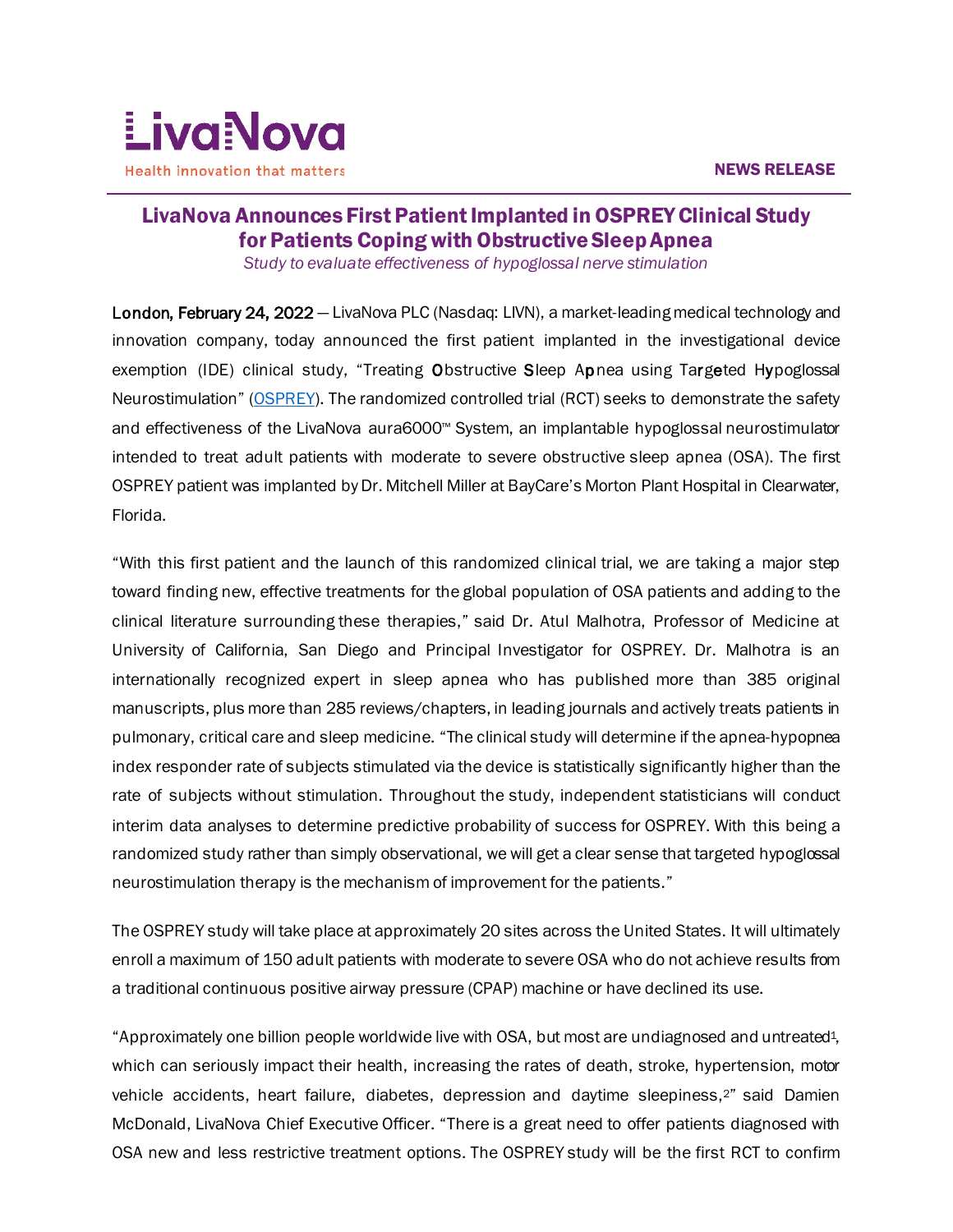efficacy of hypoglossal nerve stimulation and now, with the first OSPREY patient implanted, we are another step closer to successfully bringing the innovative aura6000 System to market."

The aura6000 System, which received CE mark in 2012, is designed to maintain muscle tone of the tongue and upper airway so that airway obstruction and resulting sleep apnea are significantly reduced or eliminated. It features a programmable, rechargeable and implantable pulse generator (IPG) that is implanted in a subcutaneous pocket near the patient's clavicle during an outpatient surgery. The IPG generates mild stimulation that is delivered via a lead to the hypoglossal nerve, thereby stimulating the patient's tongue during sleep and keeping the airway open. An innovative alternative to the traditional CPAP machine, the aura6000 System allows the patient to sleep without being connected to masks, hoses, facemasks or mouthpieces. For more information on the aura6000 System for the treatment of OSA, visit th[e LivaNova website.](https://www.livanova.com/en-us/home/obstructive-sleep-apnea)

## About LivaNova

LivaNova PLC is a global medical technology and innovation company built on nearly five decades of experience and a relentless commitment to provide hope for patients and their families through innovative medical technologies, delivering life-changing improvements for both the Head and Heart. Headquartered in London, LivaNova employs approximately 3,000 employees and has a presence in more than 100 countries for the benefit of patients, healthcare professionals and healthcare systems worldwide. For more information, please visi[t www.livanova.com.](http://www.livanova.com/)

## About BayCare Health System

Morton Plant Hospital is part of BayCare, a leading not-for-profit health care system that connects individuals and families to a wide range of services at 15 hospitals and hundreds of other convenient locations throughout the Tampa Bay and central Florida regions. Inpatient and outpatient services include acute care, primary care, imaging, laboratory, behavioral health, home care, and wellness. Our mission is to improve the health of all we serve through community-owned, health care services that set the standard for high-quality, compassionate care. For more information, visit [www.BayCare.org.](http://www.baycare.org./)

#### Safe Harbor Statement

This news release contains "forward-looking statements" concerning the Company's goals, beliefs, expectations, strategies, objectives, plans and underlying assumptions and other statements that are not necessarily based on historical facts. These statements include, but are not limited to, statements regarding the OSPREY clinical study and the aura6000 System. Actual events may differ materially from those indicated in our forward-looking statements as a result of various factors, including those factors set forth in Item 1A of the Company's most recent Annual Report on Form 10-K, as supplemented by any risk factors contained in Quarterly Reports on Form 10-Q and Current Reports